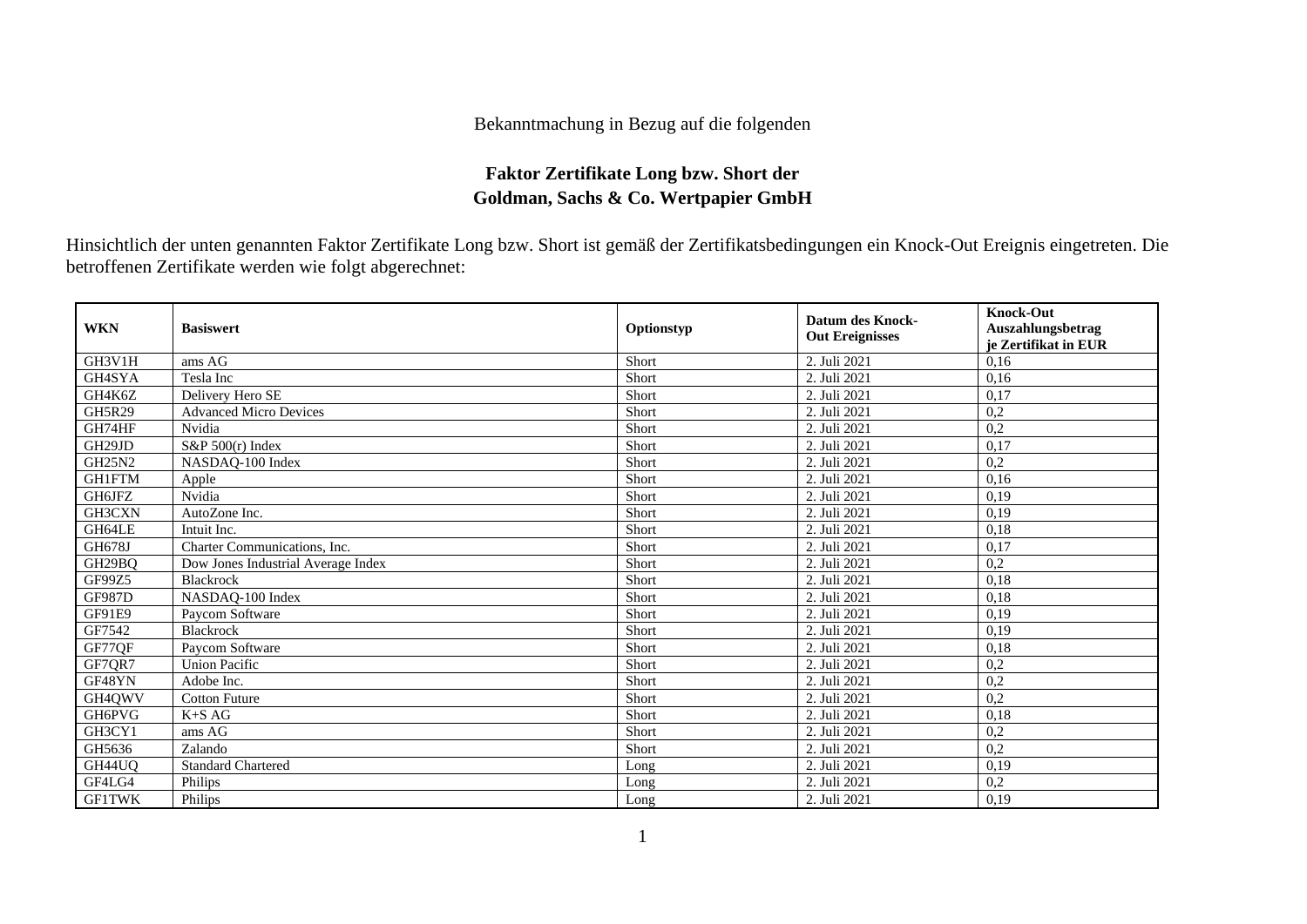| <b>WKN</b>                       | <b>Basiswert</b>                     | Optionstyp | <b>Datum des Knock-</b><br><b>Out Ereignisses</b> | <b>Knock-Out</b><br>Auszahlungsbetrag<br>je Zertifikat in EUR |
|----------------------------------|--------------------------------------|------------|---------------------------------------------------|---------------------------------------------------------------|
| GF7V1L                           | <b>EDF</b>                           | Short      | 2. Juli 2021                                      | 0,19                                                          |
| GH67AH                           | Nordex SE                            | Long       | 1. Juli 2021                                      | 0,001                                                         |
| GH64KM                           | Nordex SE                            | Long       | 1. Juli 2021                                      | 0,001                                                         |
| <b>GH677V</b>                    | Nordex SE                            | Long       | 1. Juli 2021                                      | 0,001                                                         |
| GH64KL                           | Nordex SE                            | Long       | 1. Juli 2021                                      | 0,001                                                         |
| GH64KP                           | Nordex SE                            | Long       | 1. Juli 2021                                      | 0,001                                                         |
| GH7CUC                           | Nordex SE                            | Long       | 1. Juli 2021                                      | 0,01                                                          |
| GH7CUT                           | Nordex SE                            | Long       | 1. Juli 2021                                      | 0,01                                                          |
| GH7CSQ                           | Nordex SE                            | Long       | 1. Juli 2021                                      | 0,01                                                          |
| GH7CTH                           | Nordex SE                            | Long       | 1. Juli 2021                                      | 0,01                                                          |
| GH64KS                           | Nordex SE                            | Long       | 1. Juli 2021                                      | 0,02                                                          |
| GF93DC                           | Knorr-Bremse AG                      | Long       | 1. Juli 2021                                      | 0,19                                                          |
| GH61PB                           | Nordex SE                            | Long       | 1. Juli 2021                                      | 0,01                                                          |
| GH6PU2                           | $K+SAG$                              | Short      | 1. Juli 2021                                      | 0,19                                                          |
| <b>GF1VMR</b>                    | Walgreens Boots Alliance, Inc.       | Long       | 1. Juli 2021                                      | 0,04                                                          |
| GH7PA9                           | <b>CUREVAC NV</b>                    | Long       | 1. Juli 2021                                      | 0,07                                                          |
| GH7PBC                           | <b>CUREVAC NV</b>                    | Long       | 1. Juli 2021                                      | 0,06                                                          |
| <b>GH7PAP</b>                    | <b>CUREVAC NV</b>                    | Long       | 1. Juli 2021                                      | 0,05                                                          |
| GF77QP                           | Walgreens Boots Alliance, Inc.       | Long       | 1. Juli 2021                                      | 0,01                                                          |
| GH6JFC                           | Royal Dutch Shell plc                | Short      | 1. Juli 2021                                      | 0,19                                                          |
| GH6B3Y                           | ConocoPhillips                       | Short      | 1. Juli 2021                                      | 0.18                                                          |
| GH4W3F                           | Nvidia                               | Short      | 1. Juli 2021                                      | 0,19                                                          |
| GH <sub>2</sub> C <sub>2</sub> V | Dow Jones Industrial Average Index   | Short      | 1. Juli 2021                                      | 0,19                                                          |
| GF8Y42                           | Broadridge Financial Solutions, Inc. | Short      | 1. Juli 2021                                      | 0,2                                                           |
| GH29JH                           | S&P $500(r)$ Index                   | Short      | 1. Juli 2021                                      | 0,19                                                          |
| GH <sub>2</sub> C <sub>2R</sub>  | Dow Jones Industrial Average Index   | Short      | 1. Juli 2021                                      | 0.18                                                          |
| <b>GH3N47</b>                    | AutoZone Inc.                        | Short      | 1. Juli 2021                                      | 0,19                                                          |
| GF96S3                           | Microsoft                            | Short      | 1. Juli 2021                                      | 0,2                                                           |
| GF8LV7                           | Philip Morris                        | Short      | 1. Juli 2021                                      | 0,19                                                          |
| GF62BD                           | Gartner                              | Short      | 1. Juli 2021                                      | 0,19                                                          |
| GF7DQN                           | Dow Jones Industrial Average Index   | Short      | 1. Juli 2021                                      | 0,19                                                          |
| GF4L6G                           | Cabot Oil & Gas                      | Short      | 1. Juli 2021                                      | 0,19                                                          |
| GH88MW                           | Nordex SE                            | Long       | 1. Juli 2021                                      | 0,001                                                         |
| GH88MX                           | Nordex SE                            | Long       | 1. Juli 2021                                      | 0,001                                                         |
| <b>GH88N5</b>                    | Nordex SE                            | Long       | 1. Juli 2021                                      | 0,001                                                         |
| GH88NK                           | Nordex SE                            | Long       | 1. Juli 2021                                      | 0,001                                                         |
| GH88NP                           | Nordex SE                            | Long       | 1. Juli 2021                                      | 0,001                                                         |
| GH88NS                           | Nordex SE                            | Long       | 1. Juli 2021                                      | 0,001                                                         |